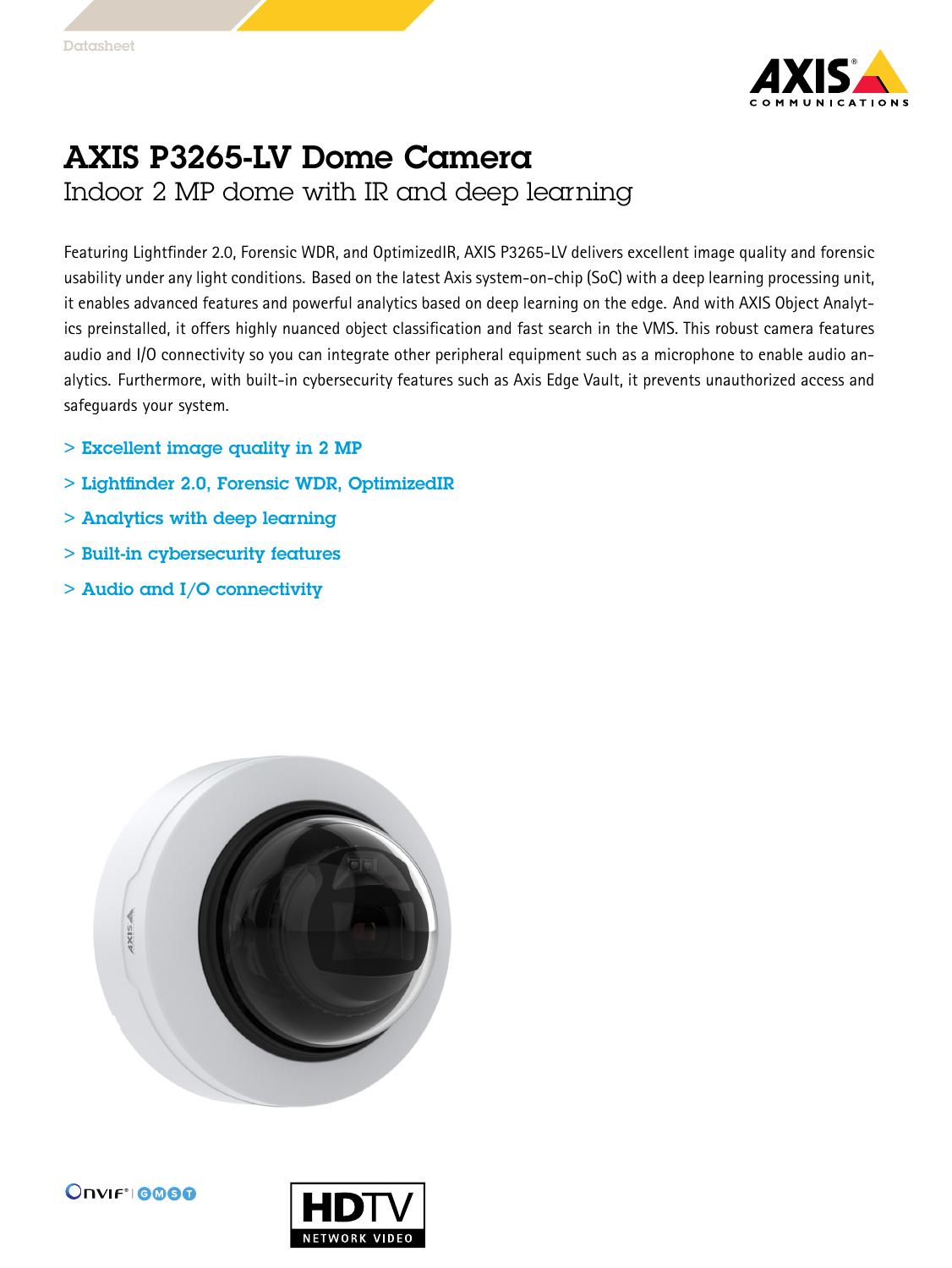## AXIS P3265-LV Dome Camera

| Camera                                  |                                                                                                                                                                                                                                                                                                                                                                                                           |  |
|-----------------------------------------|-----------------------------------------------------------------------------------------------------------------------------------------------------------------------------------------------------------------------------------------------------------------------------------------------------------------------------------------------------------------------------------------------------------|--|
| Image sensor                            | 1/2.8" progressive scan RGB CMOS                                                                                                                                                                                                                                                                                                                                                                          |  |
| Lens                                    | Varifocal, 3.4-8.9 mm, F1.8<br>Horizontal field of view: 100°-36°<br>Vertical field of view: 53°-20°<br>Minimum focus distance: 50 cm (20 in)<br>IR corrected, remote zoom and focus, P-Iris control                                                                                                                                                                                                      |  |
| Day and night                           | Automatically removable infrared-cut filter                                                                                                                                                                                                                                                                                                                                                               |  |
| Minimum<br>illumination                 | With Forensic WDR and Lightfinder 2.0:<br>Color: 0.1 lux at 50 IRE, F1.8<br><b>B/W:</b> 0 lux at 50 IRE, F1.8                                                                                                                                                                                                                                                                                             |  |
| Shutter speed                           | 1/66500 s to 2 s                                                                                                                                                                                                                                                                                                                                                                                          |  |
| Camera angle<br>adjustment              | Pan +180°, tilt +75°, rotation +175°                                                                                                                                                                                                                                                                                                                                                                      |  |
| System on chip (SoC)                    |                                                                                                                                                                                                                                                                                                                                                                                                           |  |
| Model                                   | ARTPEC-8                                                                                                                                                                                                                                                                                                                                                                                                  |  |
| Memory                                  | 1024 MB RAM, 8192 MB Flash                                                                                                                                                                                                                                                                                                                                                                                |  |
| Compute<br>capabilities                 | Deep learning processing unit (DLPU)                                                                                                                                                                                                                                                                                                                                                                      |  |
| Video                                   |                                                                                                                                                                                                                                                                                                                                                                                                           |  |
| Video<br>compression                    | H.264 (MPEG-4 Part 10/AVC) Baseline, Main, and High Profiles<br>H.265 (MPEG-H Part 2/HEVC) Main Profile<br><b>Motion JPEG</b>                                                                                                                                                                                                                                                                             |  |
| Resolution                              | 1920x1080 to 160x90                                                                                                                                                                                                                                                                                                                                                                                       |  |
| Frame rate                              | With WDR: 25/30 fps with power line frequency 50/60 Hz<br>Without WDR: 50/60 fps with power line frequency 50/60 Hz                                                                                                                                                                                                                                                                                       |  |
| Video streaming                         | Multiple, individually configurable streams in H.264, H.265, and<br>Motion JPEG<br>Axis Zipstream technology in H.264 and H.265<br>Controllable frame rate and bandwidth<br>VBR/ABR/MBR H.264/H.265<br>Video streaming indicator                                                                                                                                                                          |  |
| Multi-view<br>streaming                 | Up to 2 individually cropped out view areas in full frame rate                                                                                                                                                                                                                                                                                                                                            |  |
| lmage settings                          | Saturation, contrast, brightness, sharpness, Forensic WDR: up to<br>120 dB depending on scene, white balance, day/night threshold,<br>local contrast, tone mapping, exposure mode, exposure zones,<br>defogging, barrel distortion correction, compression, rotation: 0°,<br>90°, 180°, 270° including Corridor Format, mirroring, dynamic<br>text and image overlay, privacy masks, polygon privacy mask |  |
| Pan/Tilt/Zoom                           | Digital PTZ, preset positions                                                                                                                                                                                                                                                                                                                                                                             |  |
| Audio                                   |                                                                                                                                                                                                                                                                                                                                                                                                           |  |
| Audio streaming                         | Two-way, full duplex                                                                                                                                                                                                                                                                                                                                                                                      |  |
| Audio encoding                          | 24bit LPCM, AAC-LC 8/16/32/44.1/48 kHz, G.711 PCM 8 kHz,<br>G.726 ADPCM 8 kHz, Opus 8/16/48 kHz<br>Configurable bit rate                                                                                                                                                                                                                                                                                  |  |
| Audio                                   | External microphone input, line input, digital input with ring                                                                                                                                                                                                                                                                                                                                            |  |
| input/output                            | power, line output, automatic gain control                                                                                                                                                                                                                                                                                                                                                                |  |
| Network<br>Security                     | Password protection, IP address filtering, HTTPS <sup>a</sup> encryption,                                                                                                                                                                                                                                                                                                                                 |  |
|                                         | IEEE 802.1x (EAP-TLS) <sup>a</sup> network access control, digest<br>authentication, user access log, centralized certificate<br>management, brute force delay protection, signed firmware,<br>secure boot<br>signed video, Axis Edge Vault, Axis device ID, secure keystore<br>(CC EAL4 certified)                                                                                                       |  |
| Supported<br>protocols                  | IPv4, IPv6 USGv6, ICMPv4/ICMPv6, HTTP, HTTPS <sup>a</sup> , HTTP/2,<br>TLSª, QoS Layer 3 DiffServ, FTP, SFTP, CIFS/SMB, SMTP, mDNS<br>(Bonjour), UPnP®, SNMP v1/v2c/v3 (MIB-II), DNS/DNSv6, DDNS,<br>NTP, RTSP, RTCP, RTP, SRTP, TCP, UDP, IGMPv1/v2/v3, DHCPv4/v6,<br>ARP, SOCKS, SSH, SIP, LLDP, CDP, MQTT v3.1.1, Syslog, Link-Local<br>address (ZeroConf)                                             |  |
| System integration                      |                                                                                                                                                                                                                                                                                                                                                                                                           |  |
| Application<br>Programming<br>Interface | Open API for software integration, including VAPIX <sup>®</sup> and<br>AXIS Camera Application Platform; specifications at axis.com<br>One-click cloud connection                                                                                                                                                                                                                                         |  |

|                               | ONVIF® Profile G, ONVIF® Profile M, ONVIF® Profile S, and<br>ONVIF <sup>®</sup> Profile T, specification at onvif.org<br>Support for Session Initiation Protocol (SIP) for integration with<br>Voice over IP (VoIP) systems, peer to peer or integrated with<br>SIP/PBX.                                                                                                                                                                                                                                                                                                                                                                                                                                                                                                                                                                                                                                                          |
|-------------------------------|-----------------------------------------------------------------------------------------------------------------------------------------------------------------------------------------------------------------------------------------------------------------------------------------------------------------------------------------------------------------------------------------------------------------------------------------------------------------------------------------------------------------------------------------------------------------------------------------------------------------------------------------------------------------------------------------------------------------------------------------------------------------------------------------------------------------------------------------------------------------------------------------------------------------------------------|
| Onscreen<br>controls          | Day/night shift<br>Defogging<br>Wide dynamic range<br>Video streaming indicator<br>IR illumination                                                                                                                                                                                                                                                                                                                                                                                                                                                                                                                                                                                                                                                                                                                                                                                                                                |
| <b>Event actions</b>          | <b>Event conditions</b> Analytics, external input, supervised external input, virtual inputs<br>through API<br>Audio: audio clip playing, audio clip currently playing<br>Call: state, state change<br>Device status: above operating temperature, above or below<br>operating temperature, below operating temperature, within<br>operating temperature, IP address removed, new IP address,<br>network lost, system ready, ring power overcurrent protection,<br>live stream active<br>Digital audio: digital signal contains Axis metadata, digital signal<br>has invalid sample rate, digital signal missing, digital signal okay<br>Edge storage: recording ongoing, storage disruption, storage<br>health issues detected<br>I/O: digital input, manual trigger, virtual input<br>MQTT: subcribe<br>Scheduled and recurring: schedule<br>Video: average bitrate degradation, day-night mode, live stream<br>open, tampering |
|                               | Overlay text, external output activation, play audio clip, zoom<br>preset, day/night mode, flash status LED, use lights, set defog<br>mode, set WDR mode<br>Calls: end SIP call, make SIP call, answer call<br>$1/0$ : toggle $1/0$ once, toggle $1/0$ while the rule is active<br>MQTT: publish<br>Notification: email, HTTP, HTTPS, TCP, and SNMP trap<br>Pre- and post-alarm video or image buffering for recording or<br>upload<br>Record video: SD card and network share<br>Upload of images or video clips: FTP, SFTP, HTTP, HTTPS, network<br>share, and email                                                                                                                                                                                                                                                                                                                                                            |
| Data streaming                | Event data                                                                                                                                                                                                                                                                                                                                                                                                                                                                                                                                                                                                                                                                                                                                                                                                                                                                                                                        |
| Built-in<br>installation aids | Remote zoom and focus, straighten image, pixel counter, level<br>grid                                                                                                                                                                                                                                                                                                                                                                                                                                                                                                                                                                                                                                                                                                                                                                                                                                                             |
| Analytics                     |                                                                                                                                                                                                                                                                                                                                                                                                                                                                                                                                                                                                                                                                                                                                                                                                                                                                                                                                   |
| AXIS Object<br>Analytics      | Object classes: humans, vehicles (types: cars, buses, trucks,<br>bikes)<br>Trigger conditions: line crossing, object in area<br>Up to 10 scenarios<br>Metadata visualized with color-coded bounding boxes<br>Polygon include/exclude areas<br>Perspective configuration<br><b>ONVIF Motion Alarm event</b>                                                                                                                                                                                                                                                                                                                                                                                                                                                                                                                                                                                                                        |
| <b>Applications</b>           | Included<br><b>AXIS Object Analytics</b><br>AXIS Video Motion Detection, active tampering alarm, audio                                                                                                                                                                                                                                                                                                                                                                                                                                                                                                                                                                                                                                                                                                                                                                                                                            |
|                               | detection<br>Support for AXIS Camera Application Platform enabling<br>installation of third-party applications, see <i>axis.com/acap</i>                                                                                                                                                                                                                                                                                                                                                                                                                                                                                                                                                                                                                                                                                                                                                                                          |
| General                       |                                                                                                                                                                                                                                                                                                                                                                                                                                                                                                                                                                                                                                                                                                                                                                                                                                                                                                                                   |
| Casing                        | IP52- and IK10-rated<br>Polycarbonate hard coated dome<br>Polycarbonate casing<br>Color: white NCS S 1002-B<br>For repainting instructions, go to the product's support<br>page. For information about the impact on warranty, go to<br>axis.com/warranty-implication-when-repainting.                                                                                                                                                                                                                                                                                                                                                                                                                                                                                                                                                                                                                                            |
| Mounting                      | Mounting bracket with junction box holes (double-gang,<br>single-gang, and 4" octagon) and for wall or ceiling mount<br>1/4"-20 UNC tripod screw thread                                                                                                                                                                                                                                                                                                                                                                                                                                                                                                                                                                                                                                                                                                                                                                           |
| Sustainability                | PVC and BFR/CFR free, 5% recycled plastics                                                                                                                                                                                                                                                                                                                                                                                                                                                                                                                                                                                                                                                                                                                                                                                                                                                                                        |